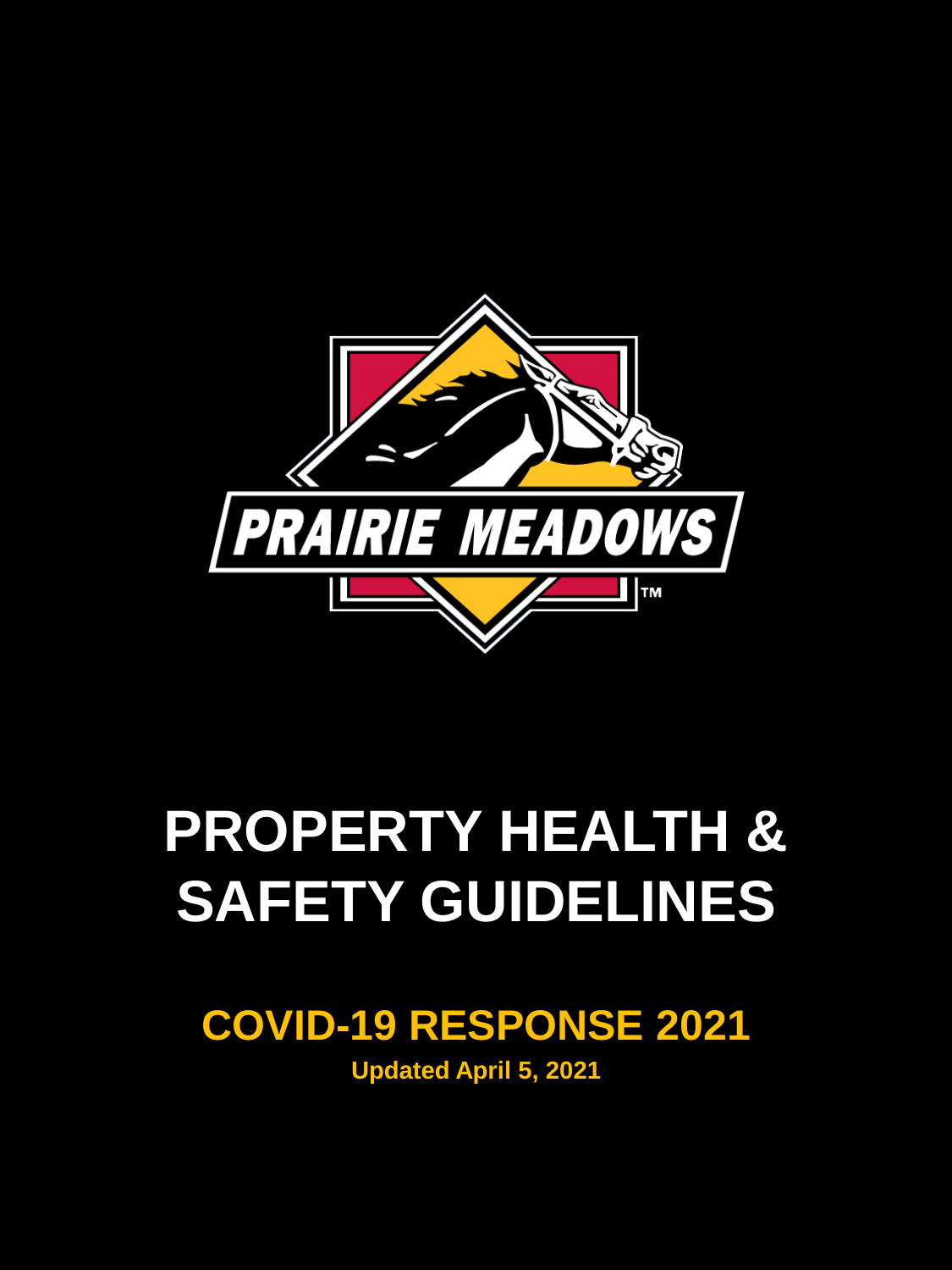### **EMPLOYEE CONSIDERATIONS**

- **Personal Protective Equipment (PPE).** Appropriate PPE will be provided to employees.
	- Face masks must be worn by all employees.
	- Gloves may be worn by employees consistent with property and departmental guidelines.
	- All employees will be trained on the proper use and disposal of PPE.
	- Front and Back of House signage will be prominently placed using both print and digital platforms.
- **Sanitizing and Disinfecting.** Numerous protocols apply to nearly every part of the business, while certain areas will have more department-specific protocols.
	- Employees will wash their hands with soap and water at the start and end of their shift, during breaks, and before and after using gloves. If soap is not available, employees can substitute an alcohol-based hand sanitizer.
	- Hand sanitizer units will be placed at key employee contact areas such as Meadows Market and Locker Rooms. Signage will be posted throughout the property reminding employees of the proper way to wash hands, sneeze and to avoid touching the face.
	- Prior to starting a job, employees will clean/disinfect commonly touched surfaces and tools with an approved EPA disinfectant.
	- All employees will receive property and departmental training on COVID-19 safety and sanitization protocols as recommended by IDPH and the CDC.

 **Social Distancing.** A six-foot social distancing policy will be in place, with floor decals used as markers throughout the property. In areas where appropriate distancing is a challenge, plexiglass barriers may be used as a further buffer and in accordance with department protocols.

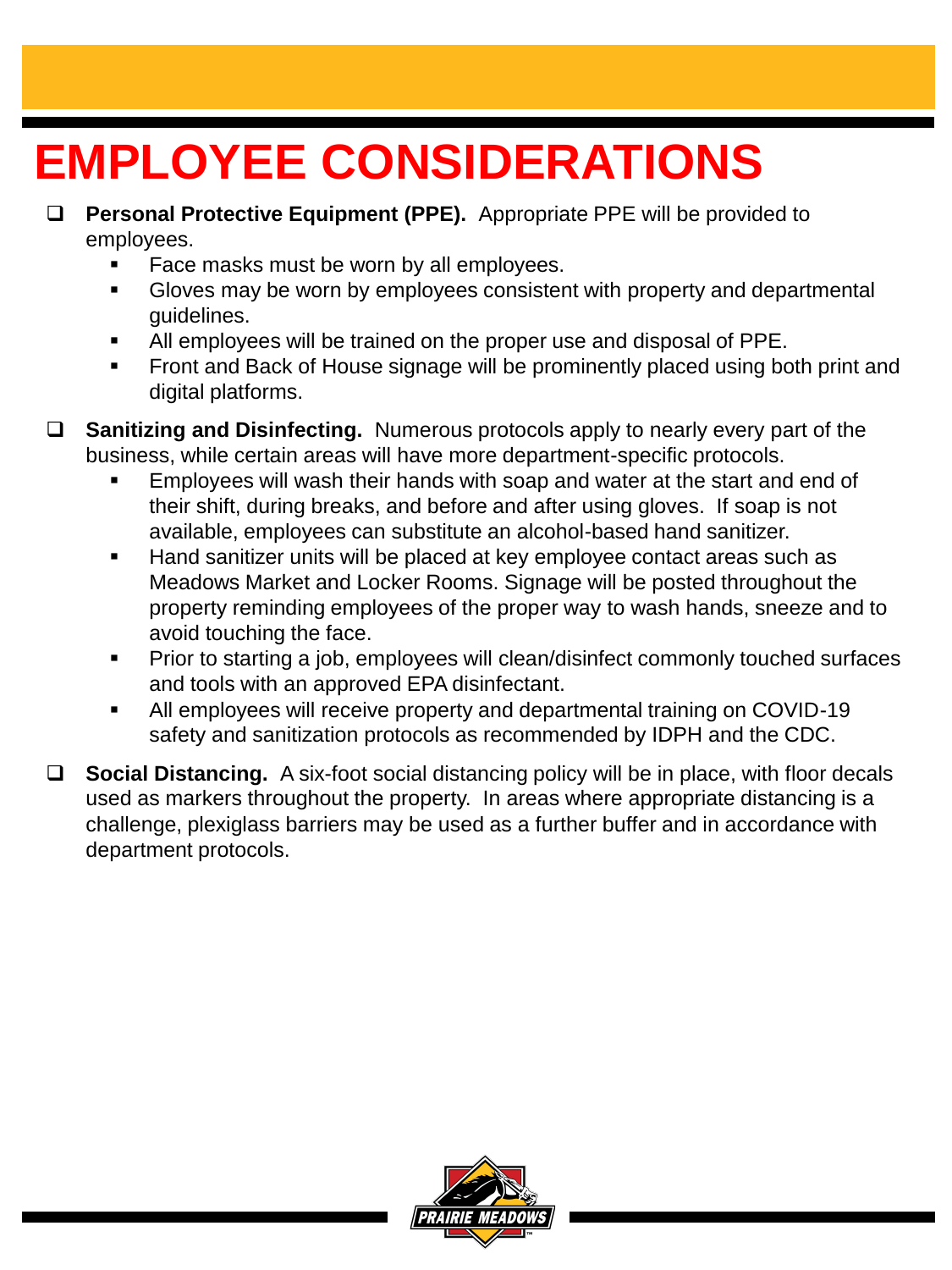### **GUEST CONSIDERATIONS**

#### **Face Masks.**

- Guests will be required to wear a mask in all public areas on property. The only exception is when guests are eating or drinking. Upon entering the facility, guests will be asked to lower their face mask to confirm identity where appropriate and satisfy any IRGC regulated requirements.
- **Hand Sanitizer.** Hand sanitizer dispensers will be placed at key guest entrances and contact areas such as reception areas, hotel lobby, the casino floor, restaurant entrances, meeting and convention spaces and elevator landings.
	- Guests will be encouraged to wash hands frequently, and messaging will be reinforced through overhead recordings and various signage mediums.
	- In the absence of a nearby sink or soap, guests may use an alcohol-based hand sanitizer.
- **Social Distancing.** Guests will be advised to practice social distancing by standing at least six-feet away from other groups of people not together while queuing, waiting for elevators or moving throughout the property.
	- Restaurants and bars will reduce seating capacities to allow for a minimum of six feet between each seated group (parties who dine together will be allowed to sit near each other).

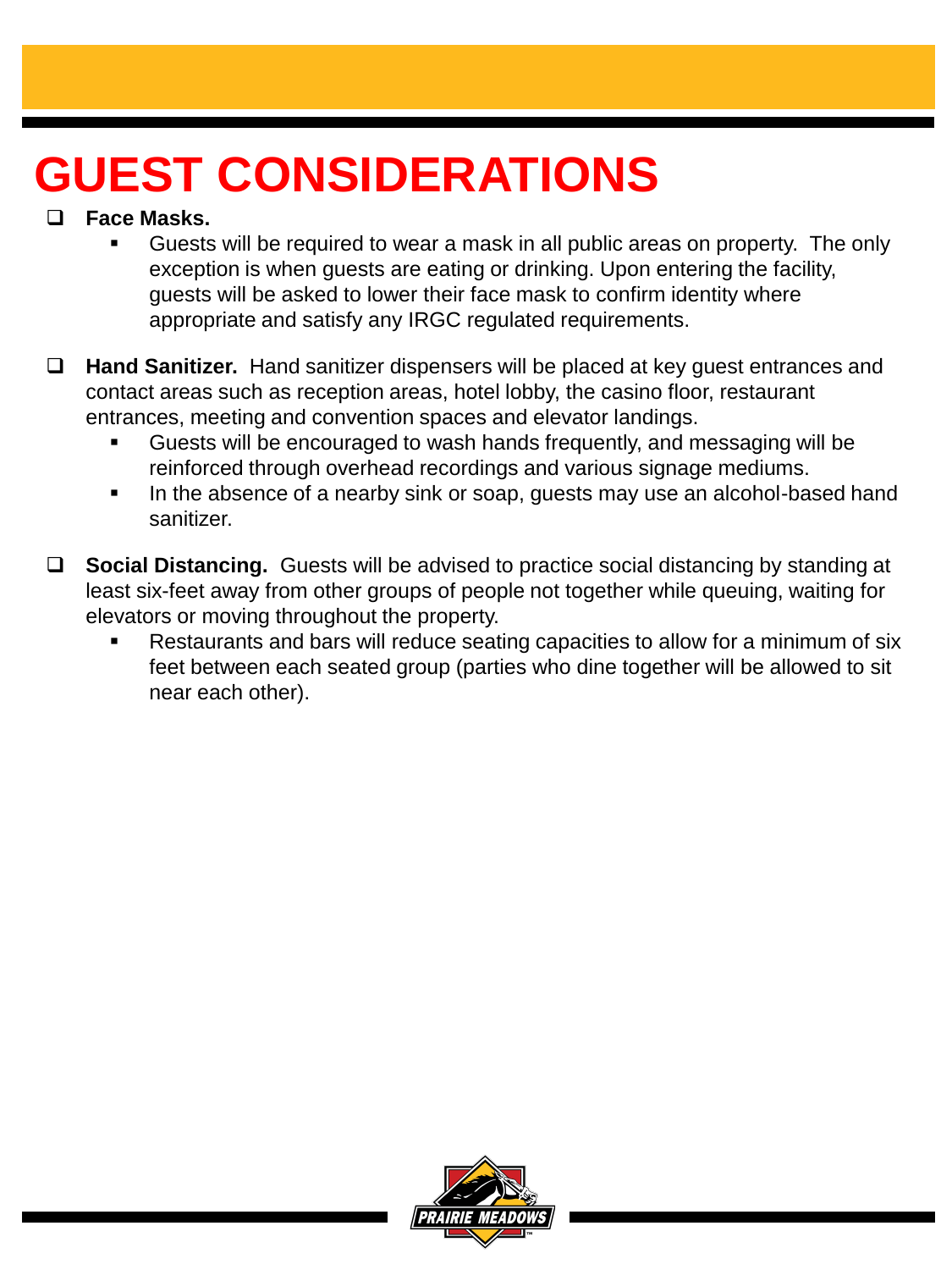### **CLEANING STANDARDS**

Prairie Meadows uses cleaning products and protocols which meet or exceed CDC and Occupational Safety and Health Administration (OSHA) guidelines. The disinfectants being used meet the criteria for use against COVID-19, and are effective against viruses, bacteria and other airborne and bloodborne pathogens. Housekeeping (Hotel and Facility) and Stewarding departments are the primary departments responsible for cleaning and disinfecting in the public spaces. Other back-of-house departments will be responsible within their respective areas.

- Electrostatic disinfectant sprayers containing hospital-grade disinfectant will be used in high traffic areas, guest rooms and on high-touch surfaces when available.
- **Public Communal Spaces.** The frequency of cleaning and disinfecting has been increased in all public spaces with an increased emphasis on high-use contact surfaces including, but not limited to front desk, cage counters, bathrooms, ATMs, promotional kiosks, TITO machines, wagering kiosks, stair and escalator rails, gaming machines, gaming tables, dining surfaces and seating tables, elevators and panels and door handles.
- **Guest Rooms.** EPA registered cleaning and disinfecting protocols are used to clean guest rooms, with particular focus on high-touch items including TV remote controls, door and furniture handles, nightstands, phones, tablets, luggage racks, light switches, thermostat, plumbing handles, toilet seats and flooring.
	- Upon check out, each room will be thoroughly cleaned and disinfected using electrostatic spray technology when available.
	- When possible, rooms will be rented in such a way to limit back-to-back rentals.
- **Laundry.** All bed linen and laundry will continue to be washed at a high temperature and in accordance with CDC guidelines.
	- Dirty linen will be placed in a can with a lid while in the room to eliminate excess contact while being transported to the laundry facility.
- **Back of House.** The frequency of cleaning, disinfecting and trash pick-up will also increase in high-traffic BOH areas with an emphasis on entrances, employee dining room, employee restrooms, loading docks, kitchens, doors, handles and offices.

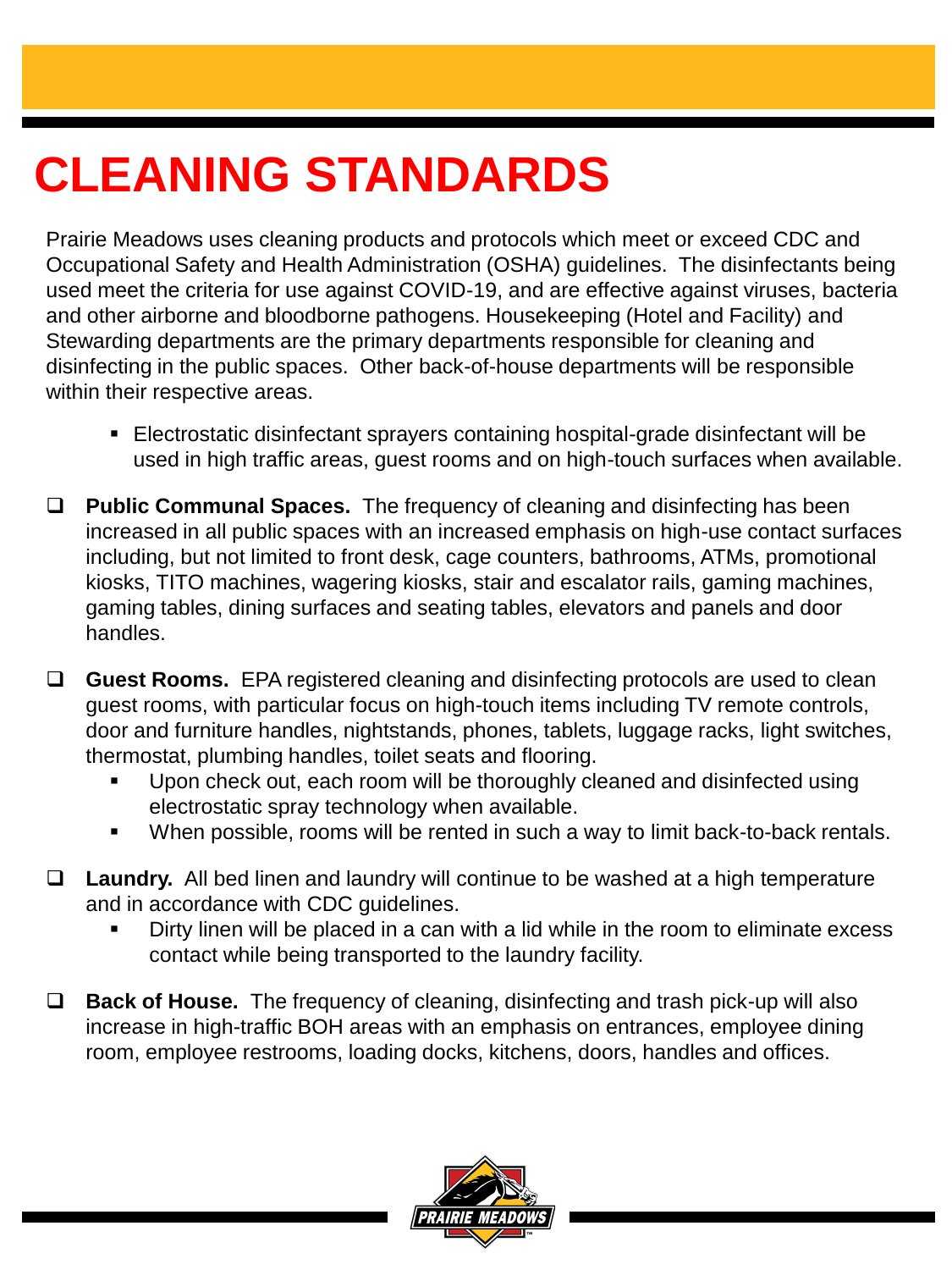### **CLEANING STANDARDS**

- **Shared Equipment.** Shared tools and equipment will be disinfected before, during and after each shift, or anytime the equipment is transferred to a new employee. This measure includes radios, phones, tablets, computers, payment terminals, kitchen tools, cleaning equipment, keys, time clocks and all direct contact items used throughout the property.
	- Water coolers and coffee brewers with disposable cups and refrigerators may continue to be used with proper hand washing hygiene and surface disinfection.
- **Room Recovery Protocol.** In the event of a presumptive case of COVID-19, the guest's room will be removed from service and quarantined. The room will not be returned to service until the case has been confirmed and cleared, and at least a minimum of 24 hours has elapsed prior to cleaning and disinfecting.
	- All rooms with a suspected case will be thoroughly cleaned and disinfected with electrostatic spray technology when available, in addition to enhanced disinfection protocol.

#### **IT Equipment Sanitizing.**

- Each department is responsible for cleaning and disinfecting their computer and electronic equipment in their respective areas.
- The approved product for sanitizing computer and electronic equipment is TechSpray 1608-G4, an Isopropyl alcohol-based spray that contains 70% alcohol.

#### **Employee Training.**

- Cleaning and disinfecting
- Use and disposal of PPE
- Social Distance requirements
- Departmental-specific training

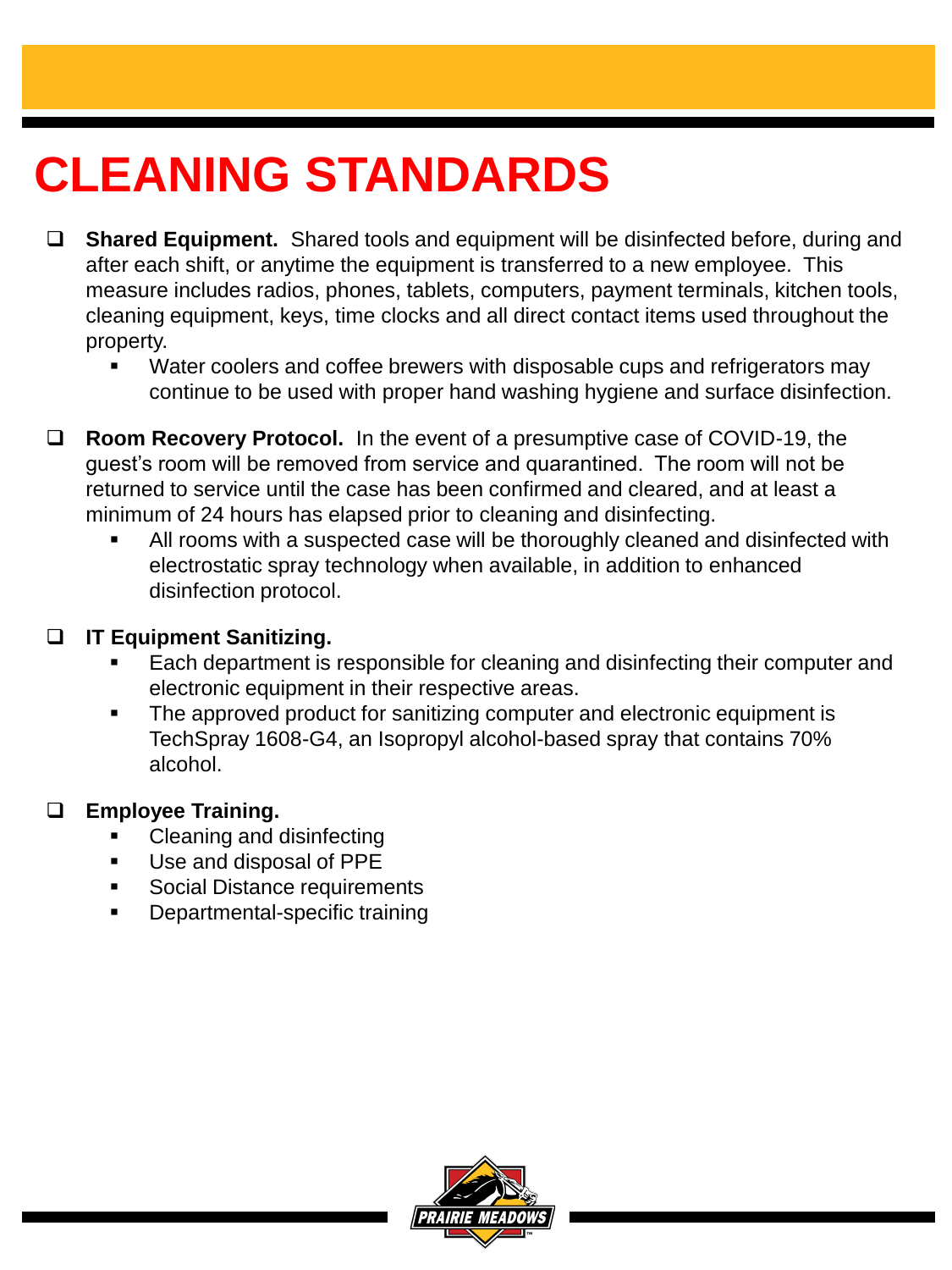# DEPARTMENT SPECIFIC HEALTH & SANITIZATION POLICIES

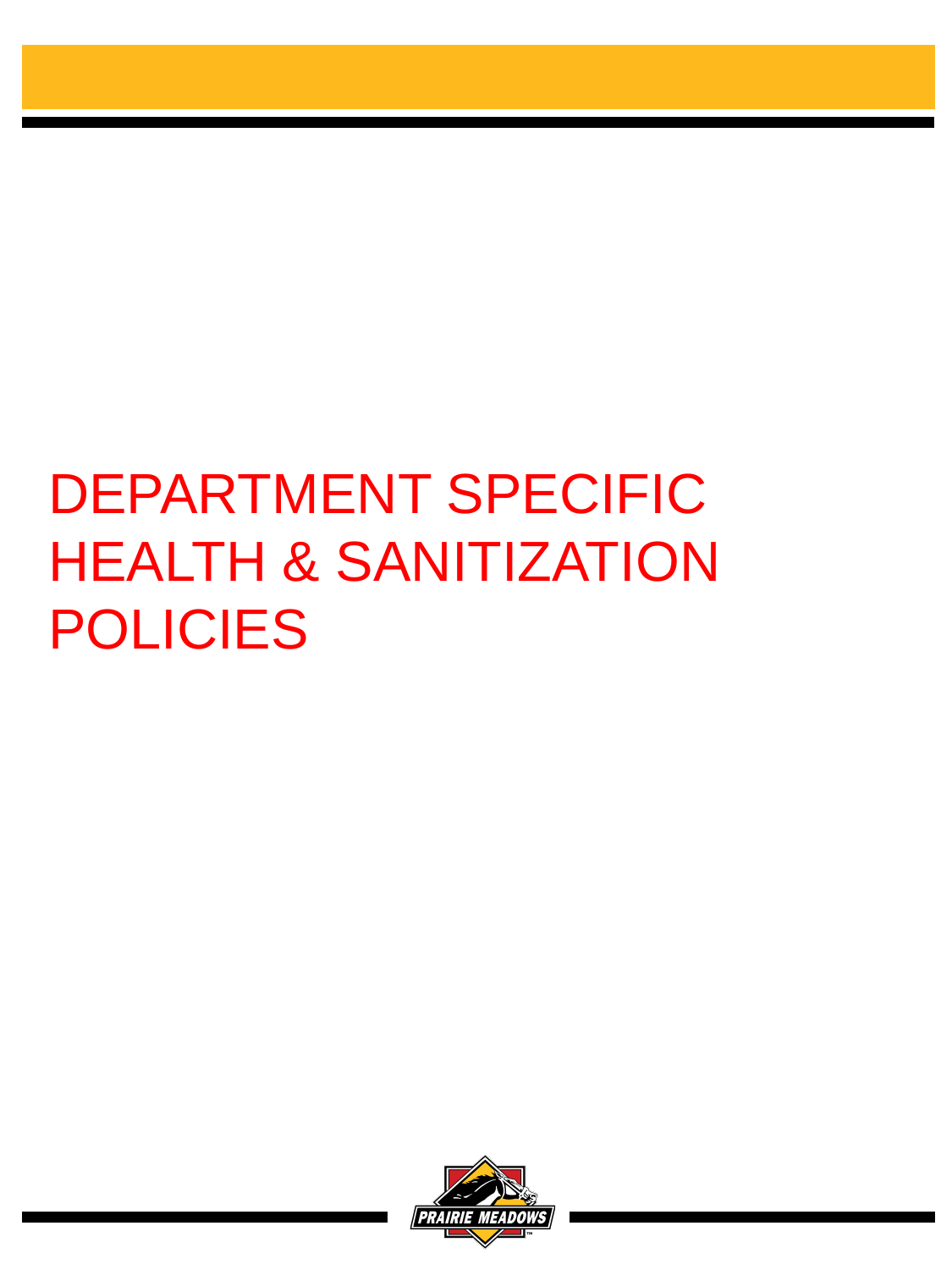### **CASINO**

- **Employee PPE and Hygiene.** Due to frequent handling of chips, cards and cash by employees and guests, frequent hand washing and avoidance of face touching are the best ways to help avoid the spread of the virus when in the casino.
	- Employees may use guest restrooms near their work areas to wash hands.
	- All slot and table employees will be required to wear a mask, and where appropriate, may wear gloves.
	- Upon entering or exiting the casino floor, employees will wash their hands where sinks are available, or sanitize with an alcohol-based sanitizer.

#### **Social Distancing.**

- □ Slot Department
- Guests traveling together in the same vehicle may sit next to each other.
- Guests will be asked to move away from the slot machine when technicians need to access for any reason.
- When verifying a jackpot or credit meter payout, the verifier shall stand away from the guest and practice acceptable social distancing whenever possible.
- Only one (1) employee at a workstation at a time while at the cage to process jackpots, pouch pays or checking out keys or money.
- □ Table Games Department
- Both the Dealer and Player must wear a face mask..
- Management will be responsible for minimizing guest congregation at games.
- Dealers to verbally give breaks instead of "tapping in".

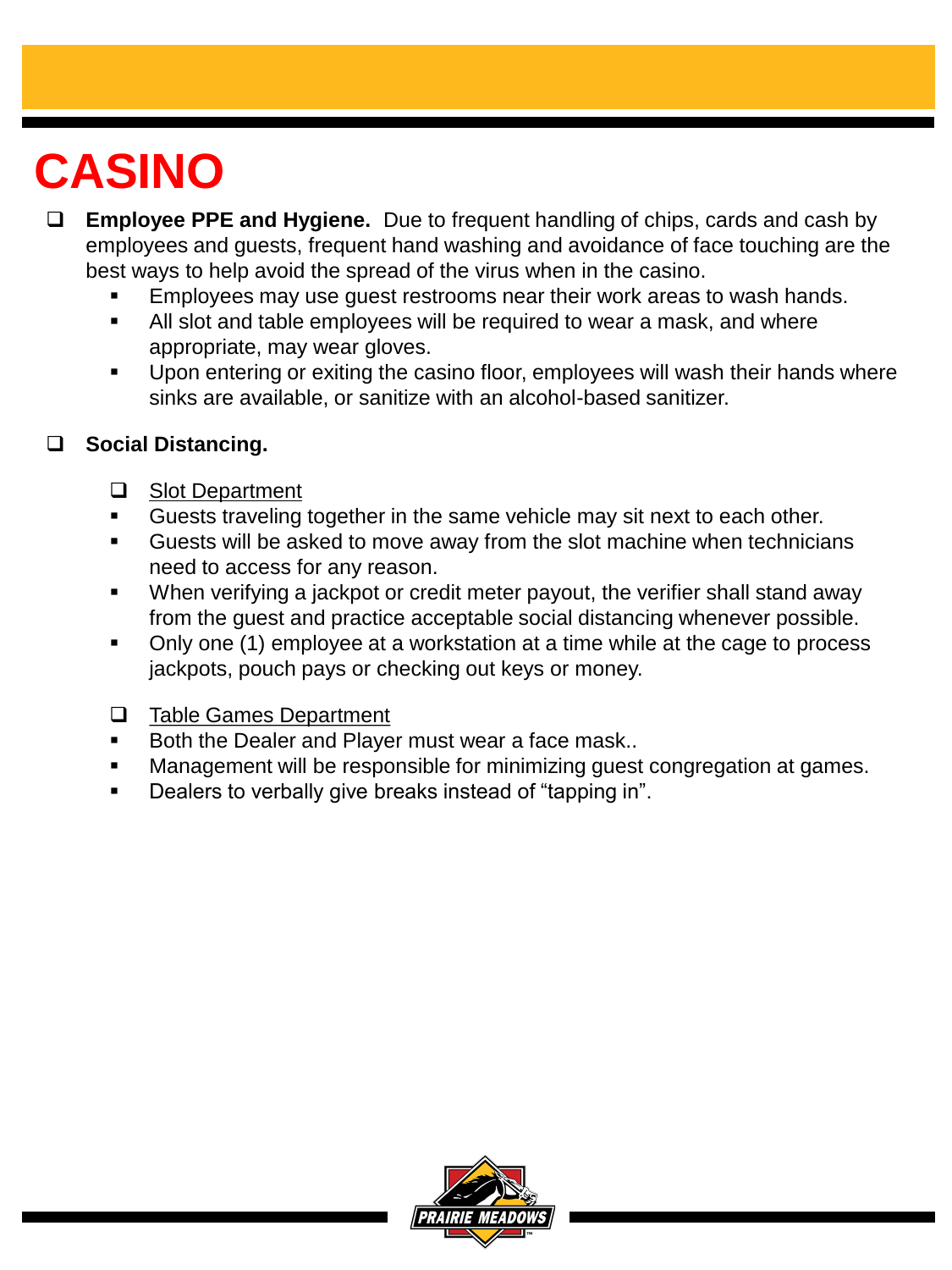### **CASINO**

- **Cleaning and Sanitizing.** In addition to enhanced cleaning protocols for high-touch surfaces by the property housekeeping department, the following departmental specific protocols will be used:
	- □ Slot Department
	- CFA's shall carry a bottle of sanitizer and microfiber cloth to wipe down machines and chairs in between use.
	- Slot Attendants to offer to sanitize for guests sitting down at a machine.
	- Workstations and slot machines to be sanitized at least every four (4) hours.
	- After processing a jackpot, employee will sanitize both the clipboard and pen.
	- Employee will clean and sanitize the iPod and headset at the end of each shift.
	- Wipe down gaming revenue box and tip box after dropping paperwork and/or money inside.
	- Wipe down door handle when using slot dispatch room.
	- □ Table Games Department
	- **Workstations and pit podium equipment such as computer, phone, printers,** pens, staplers, etc. to be sanitized on a frequent basis.
	- Hand sanitizer and/or disinfectant wipes will be made available at every table game and at the pit stand for use anytime requested by a guest or employee.
	- Supervisors will regularly sanitize rails and chair areas in between play.
	- **Specific cleaning and sanitizing checklists will be developed by Table Games** Management to ensure that all areas, including but not limited to the below, are attended to and tracked consistently:
		- o Rails, chip rails, drink shelves, tables, chairs, dice, pucks, cards, toke boxes, shufflers, roulette wheels, balls and dolly, Pai Gow cup, discard racks, craps stick and bowl, cup holders, roulette chips, promotional chips, Mini-Bacc mirror and score pad.
	- End of gaming day, deep-cleaning checklists will address the following:
		- Chips, dice, wheel heads, lammers, chairs, Big 6 wheel spokes, cup holders, Baccarat room, craps table, all felts, pit phones, TV remotes, stanchions, chip trays, trash bins, signage, fans, and all miscellaneous table games equipment.

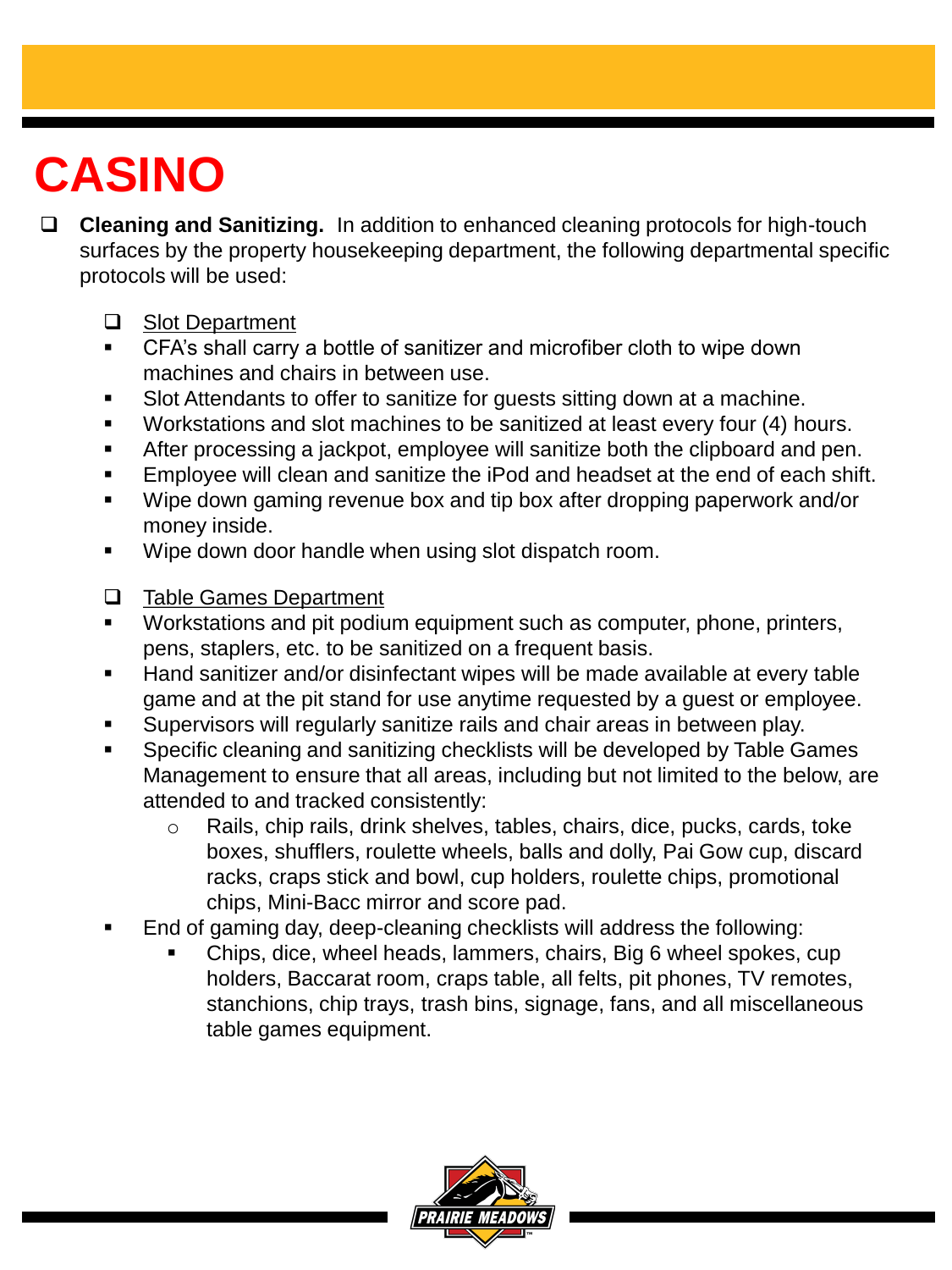### **CAGE & MAIN BANK**

- **Employee PPE and Hygiene.** Due to frequent handling of cash, chips and other paper, increased sanitizing and safety measures will be enacted.
	- Employees may use guest restrooms near their work areas to wash hands.
	- All customer-facing Cage employees will be required to wear a mask, and where appropriate, may wear gloves. Upon entering or exiting the casino floor, employees will wash their hands where sinks are available, or sanitize with an alcohol-based sanitizer.
	- Hand sanitizer will be available at each window, outside the cage and main bank areas.
	- Chips will be cleaned and sanitized in advance of opening, and a cleaning schedule will be adopted thereafter.

#### **Cleaning and Sanitizing.**

- Bank counters and high-touch surfaces will be sanitized at least every 15 minutes.
- Shared tools and equipment will be sanitized before, during and after each shift or anytime it is transferred to a new employee.
	- o This includes computers, keyboards, mouse, keys, buy bags, telephone, radios, calculator, pens, Topaz payment terminal and all other direct contact items used throughout the area.
- Frequent wiping down of shared touch points, including, but not limited to:
	- $\circ$  Doors, copiers, printers, shredders, Topaz key pads, TITO machines, ATMs and credit card kiosks.

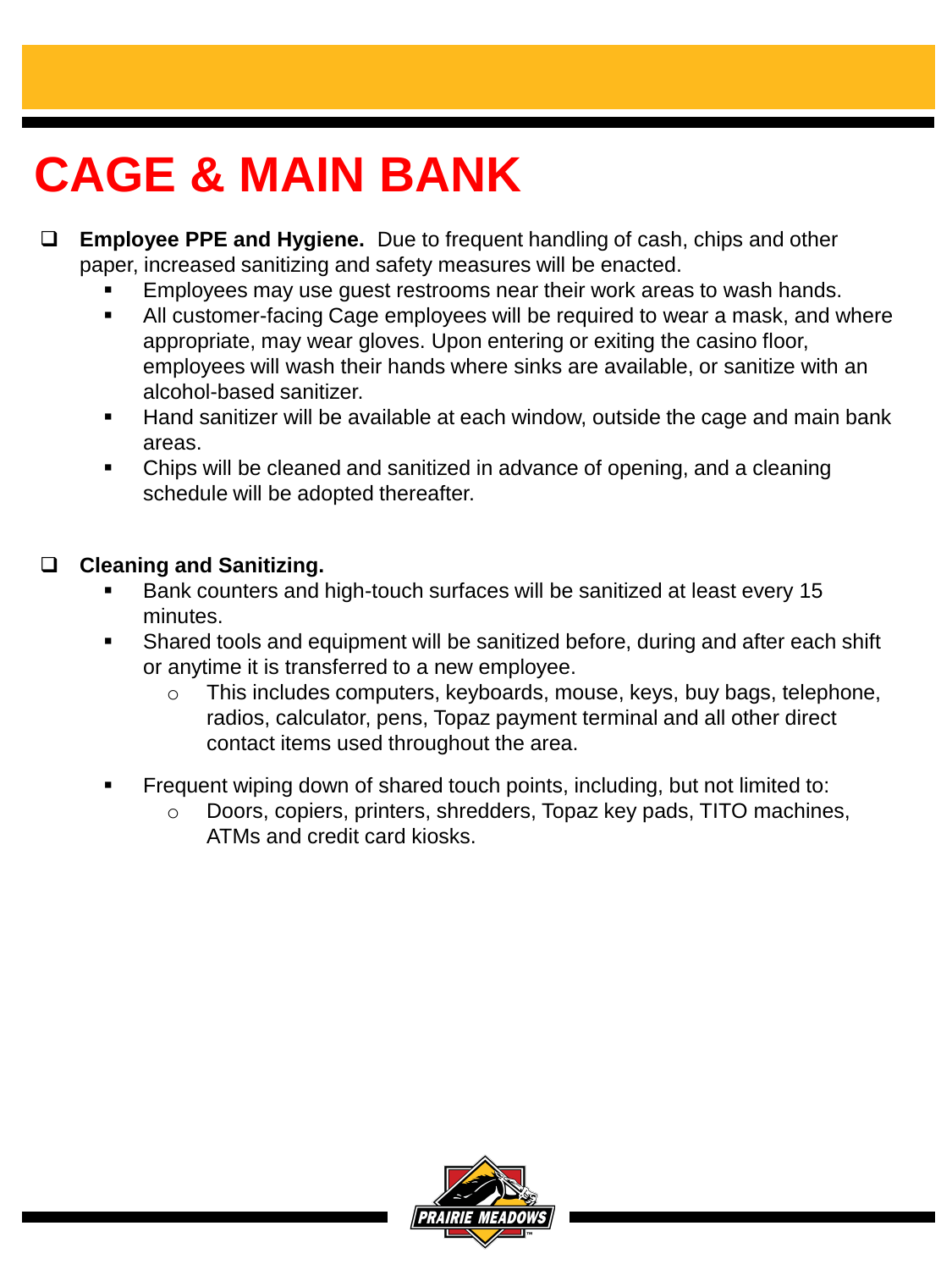### **RACE CENTER & SPORTSBOOK**

- **Employee PPE and Hygiene.** Due to frequent handling of cash and other paper, increased sanitizing and safety measures will be enacted.
	- **Employees may use guest restrooms near their work areas to wash hands.**
	- All Race and Sportsbook employees will be required to wear a mask, and where appropriate, may wear gloves. Mandatory training on use will be provided.
	- Hand sanitizer will be available at Race and Sportsbook counters.

#### **Social Distancing.**

- Guests will maintain six feet of separation whenever queuing. Floor decals will be used to demark the appropriate distance.
- **Plexiglas barriers, where appropriate, will be used as an additional buffer at teller** locations.
- Signage will be prominently displayed reminding guests and employees how to properly social distance.

#### **Cleaning and Sanitizing.**

Counters and high-touch surfaces will be sanitized.

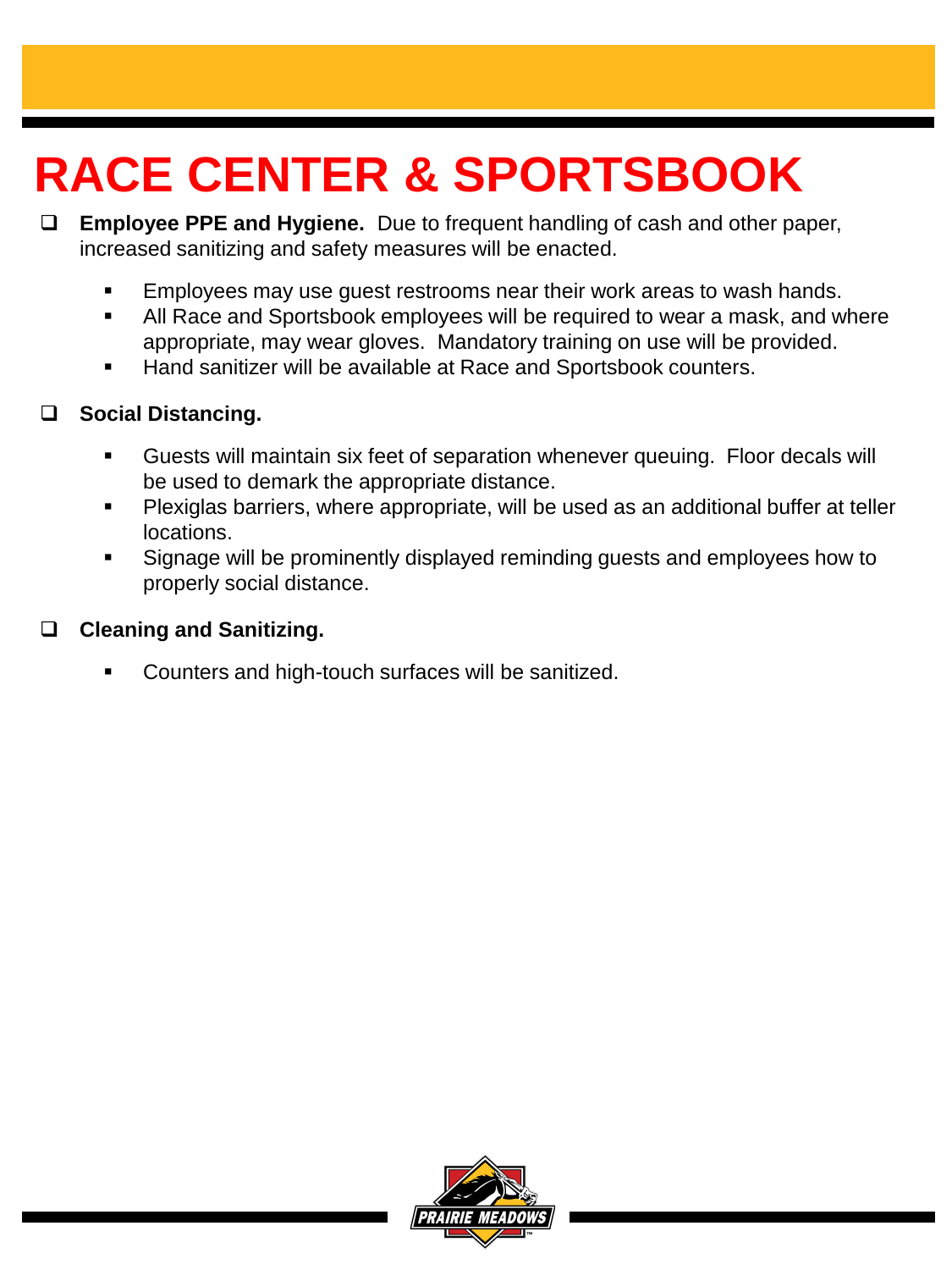#### **COVID 19 Reporting.**

If someone is observed displaying signs or symptoms of COVID-19, Security will be notified and will gather information on the case as needed.

- All workers reporting fever or respiratory symptoms will be denied access or quarantined until he/she:
	- o Has had no fever for at least 72 hours (3 full days), and
	- o Other symptoms have improved, and
	- o At least 10 days have passed since symptoms first appeared
- IAHBPA and IAQHRA will communicate with horsemen on recommended medical facilities for testing and treatment of essential racing personnel (not Prairie Meadows employees) that have symptoms or are denied access to the facility.

#### **PPE and Hygiene.**

- Employees should wash their hands frequently throughout the day with soap and water. Signage reflecting proper techniques (English and Spanish) will be prominently displayed throughout the backside operations.
- **Masks or face coverings that cover both the nose and mouth will be required** for all essential racing personnel and vendors while in public or performing their jobs until further notice. Gloves may be worn where appropriate.
- All essential Prairie Meadows personnel will be trained on the proper use and disposal of PPE, and will receive regular protocol updates.
- Signage will be displayed on proper use of PPE in English and Spanish.
- **Track kitchen will offer vending machines only with individually wrapped** offerings.

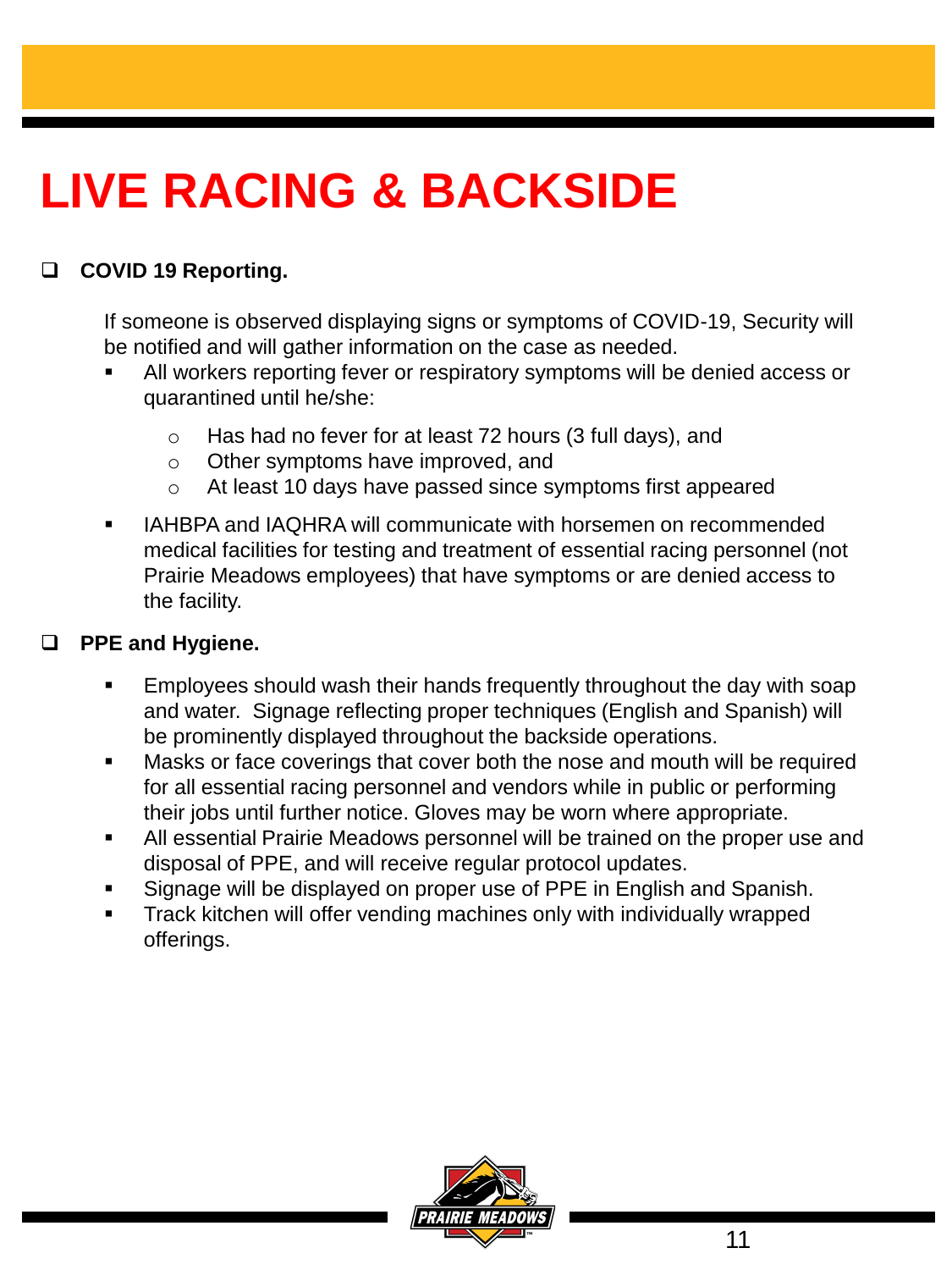#### **Social Distancing.**

- All employees will maintain six feet of separation whenever possible in conjunction with property policy.
- **Signage will be prominently displayed reminding guests and employees how to** properly social distance.
- Only licensed racing personnel will be allowed in the barn area. Licensed owners will be allowed 1 guest age 18 or older per visit. Paddock area access will be limited to Commission, Racing Officials and licensed personnel who have horses racing that day.
- **Post-position draws will be conducted with only racing, horsemen's** representatives and commission officials physically present, and will not be open to the public. Will explore the possibility of virtual post-position draws. Hard copies of the draw will be posted outside of racing office.
- **Access to the Horsemen's Bookkeeper will be for official business only. Loitering** is not permitted. Masks or other face coverings must be worn by all in the space, and a Plexiglas partition may be used to further buffer any distance constraints.
- Access to the Racing Office is limited, and all persons must wear masks or other face coverings as appropriate social distancing may be difficult.
- **The Winner's Circle and Walking Ring will be utilized.**
- No unlicensed personnel under the age of 18 will be allowed in the barn area.
- No one under the age of 18 will be allowed to reside in the dorms.

#### **Cleaning and Sanitizing.**

- Racing operation buildings including dormitory common spaces, the administration building, and jockey quarters will be cleaned. Barn restrooms will be cleaned.
- In the Racing office, each employee will have access to an approved disinfectant for wiping down their workstations.
- Electrostatic disinfectant sprayers containing EPA-registered disinfectant will be used in high traffic areas and on high-touch surfaces when available.

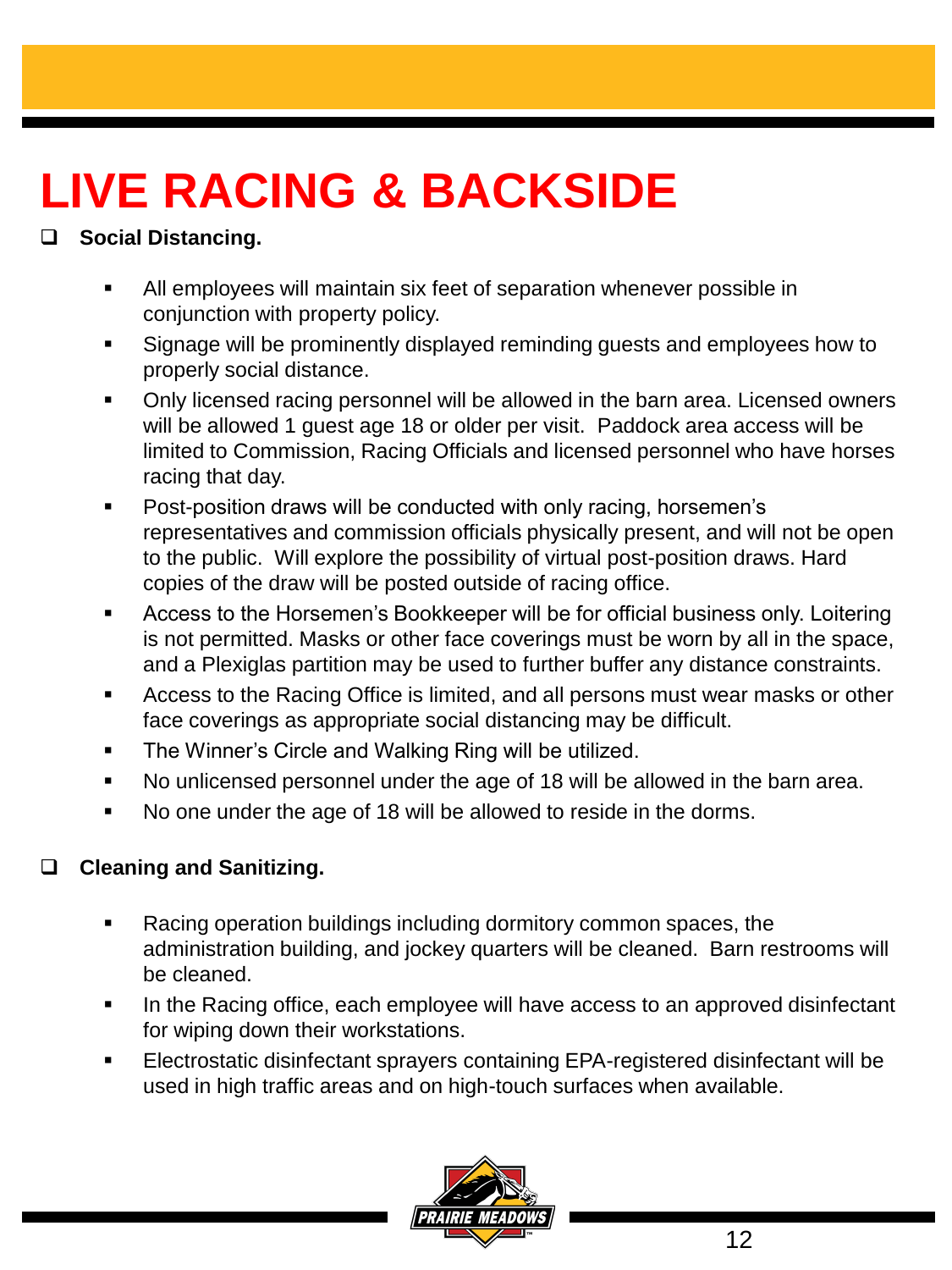#### **Jockey Room Protocols.**

- The Jockey's Guild should be consulted for organizational protocols.
- Only essential personnel licensed by the state, and jockeys scheduled to ride in races that day will be allowed access to the Jockey Room.
- **•** Valets and other personnel will have gloves available to wear if they so choose.
- Valets and other personnel that work in these areas must wear a mask or other face covering. This includes racing officials, PMRC personnel, outriders, track chaplain and pony personnel.
- **Jockeys and valets need to practice 6-foot social distancing practices as much as** possible both in the room and outside in the Paddock and unsaddling area.
- All sauna/hot box facilities will remain closed for use. The use of showers is allowed but jockeys and personnel must practice social distancing protocols.
- Jockeys and room personnel are encouraged to limit travel to other tracks or out-ofstate. Any international travel will require a 14-day mandatory self-quarantine.
- There will be no congregating by the televisions in the paddock/jockey's room walkway, inside the jockey's room where a television is located and in the Paddock Judge's office.
- **Jockeys shall wear masks or other face coverings in the Jocks' Room.**
- **Jockeys will be encouraged and reminded to refrain from physical contact between** themselves and others.
- Jockeys are required to leave the Jockeys' Room immediately following their last ride, unless directed otherwise by the Stewards.

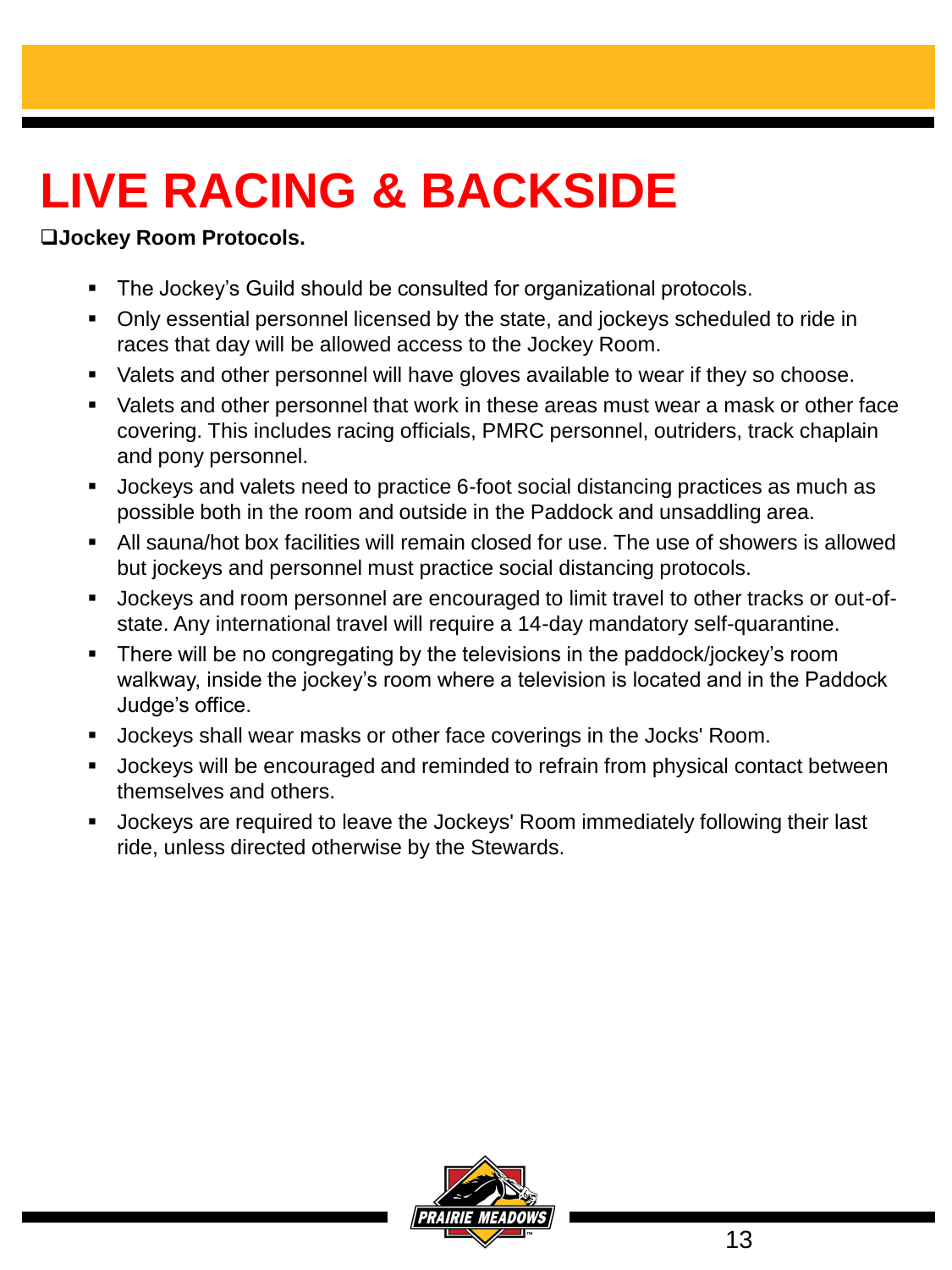#### **Starting Gate / Assistant Starters**

- Use of masks or other face coverings is required until further notice. Gloves will be available for use if desired.
- Employees should practice social distancing measures.

#### **Dormitory.**

- Only two (2) licensed workers age 18 and older are permitted per dormitory room issued. All social distance policies should be adhered to in or around the dormitories.
- If a licensee living within Prairie Meadows dorm area begins to feel ill or shows symptoms of COVID-19, then the licensee or trainer must notify Prairie Meadows security immediately.

**Other.** 

- Vendors will be made aware of our health and safety protocols.
- **Horses shipping into Prairie Meadows must have prior approval of the** Racing Secretary or Stall Superintendent prior to arrival at the stable gate.
- These protocols will be posted on the Prairie Meadows website and made available to the IAHBPA, ITBOA and IAQHRA for publication.
- Chapel service will be conducted virtually to ensure social distancing.

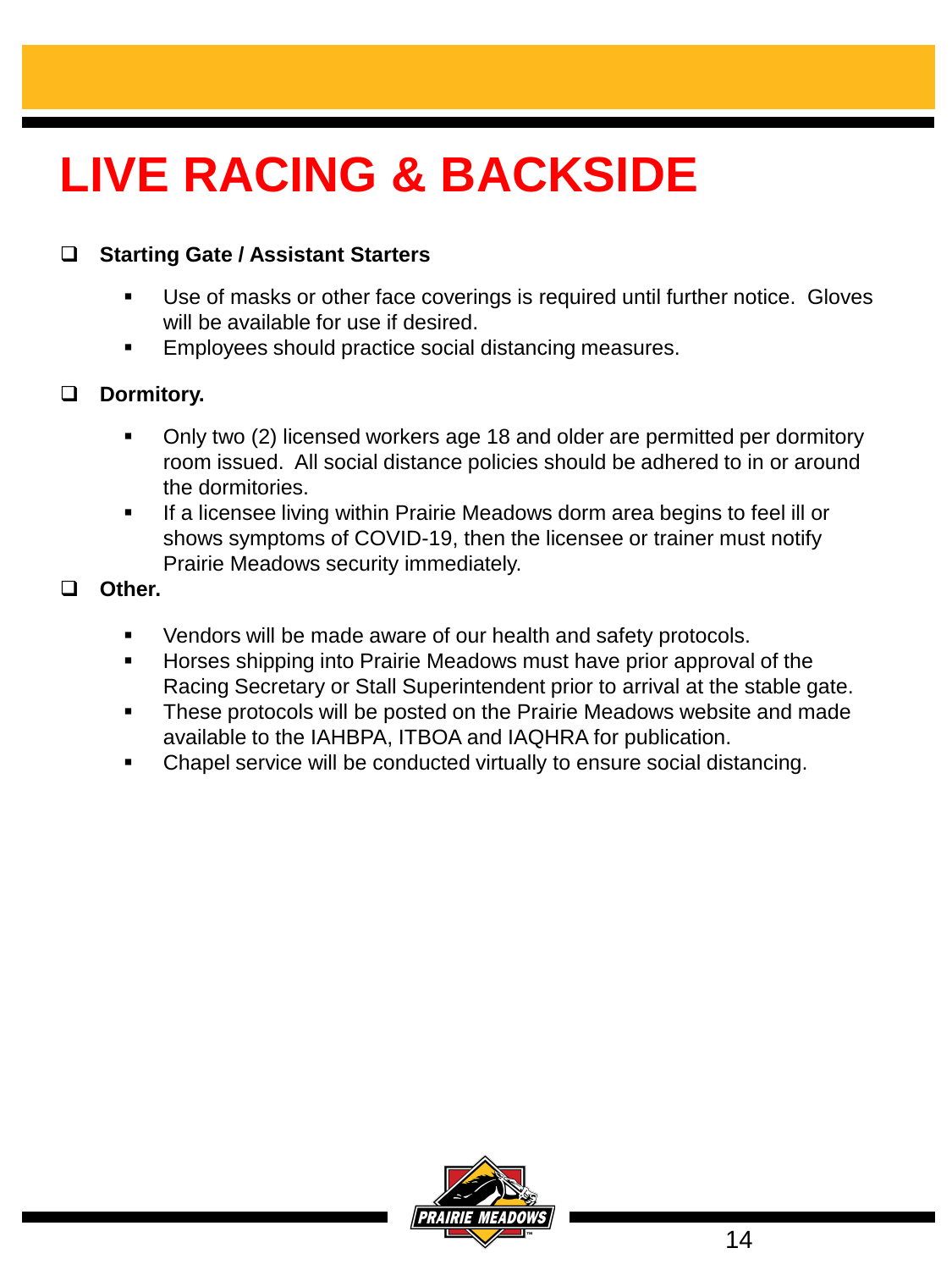### **FOOD & BEVERAGE**

#### **Employee PPE and Hygiene.**

- Employees will wash hands frequently and may use guest restrooms near their work areas or kitchens to wash hands.
- All employees will be required to wear a mask, and where appropriate, may wear gloves.
- **Upon entering or exiting the restaurant or bar, employees will wash their hands** where sinks are available, or sanitize with an alcohol-based sanitizer.
- Hand sanitizer will be available at each podium, bar, kitchen and at all entries.

#### **Social Distancing.**

- Hostesses and Managers to manage physical distancing at entries and queues.
- Tables and booths to be utilized with appropriate social distancing between each family or traveling party, and in accordance with local health guidelines.
- Reduce barstool count to provide for effective social distancing standards.
- Manage the line flow at quick serve outlets to ensure coffee and food pick up areas remain appropriately distanced; use floor decals where appropriate.

#### **Cleaning and Sanitizing.**

- **Host podiums including all associate equipment to be disinfected at least once** per hour.
- POS terminals to be assigned to a single server where possible and disinfected between each user and before and after each shift.
- Dining tables, chairs, bar tops and stools to be disinfected after each use.
- Condiments to be served in single use containers.
- Votives, pens and all other reusable guest contact items to be disinfected after each use.
- Menus to be single use and disposable.
- Disinfect trays and trays stands after each use.
- **Food preparation stations to be disinfected at least once per hour.**
- Kitchens to be deep cleaned and disinfected at least once per day.

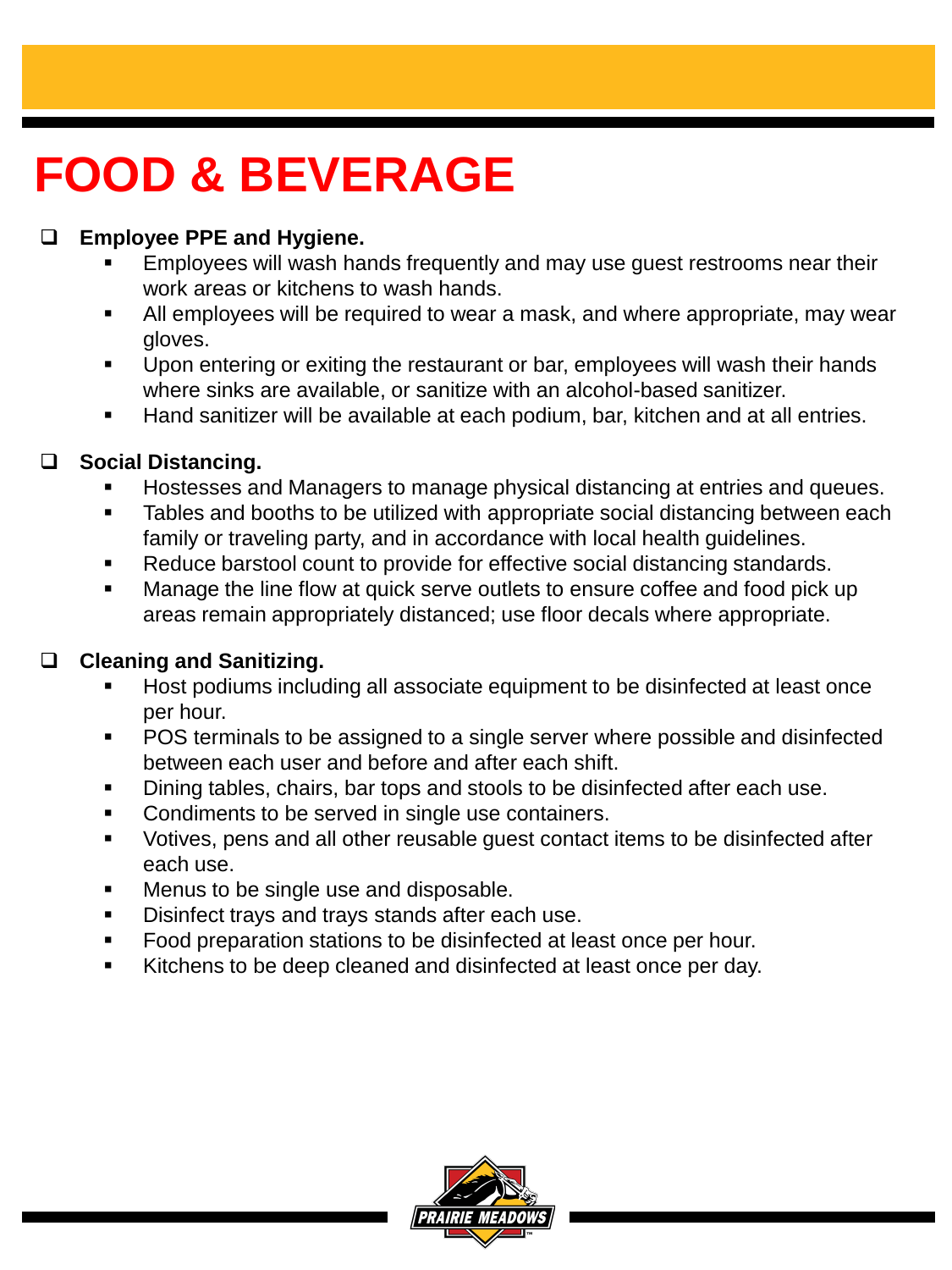### **HOTEL**

#### **Employee PPE and Hygiene.**

- Employees will wash hands frequently and may use guest restrooms near their work areas to ensure frequent hand washing.
- All employees will be required to wear a mask, and where appropriate, may wear gloves.
- Upon entering or exiting their workspace, employees will wash their hands where sinks are accessible, or sanitize with an alcohol-based sanitizer.
- Hand sanitizer stations will be located in the hotel lobby and at each elevator landing in the hotel.
- Guestroom Attendants will wear masks and gloves while cleaning each room and will wash hands and change gloves between each guest room.

#### **Cleaning and Sanitizing.**

- **Counters, business services and equipment disinfected at least once per hour.**
- Shared tools and equipment will be sanitized before, during and after each shift or anytime it is transferred to a new employee.
- Self serve ice machines to be suspended.
- Electrostatic disinfectant sprayers containing EPA-registered disinfectant will be used in high traffic areas and on high-touch surfaces when available.

#### **Guest Considerations.**

Ice will be removed from each floor; ice can be obtained through the Front Desk.

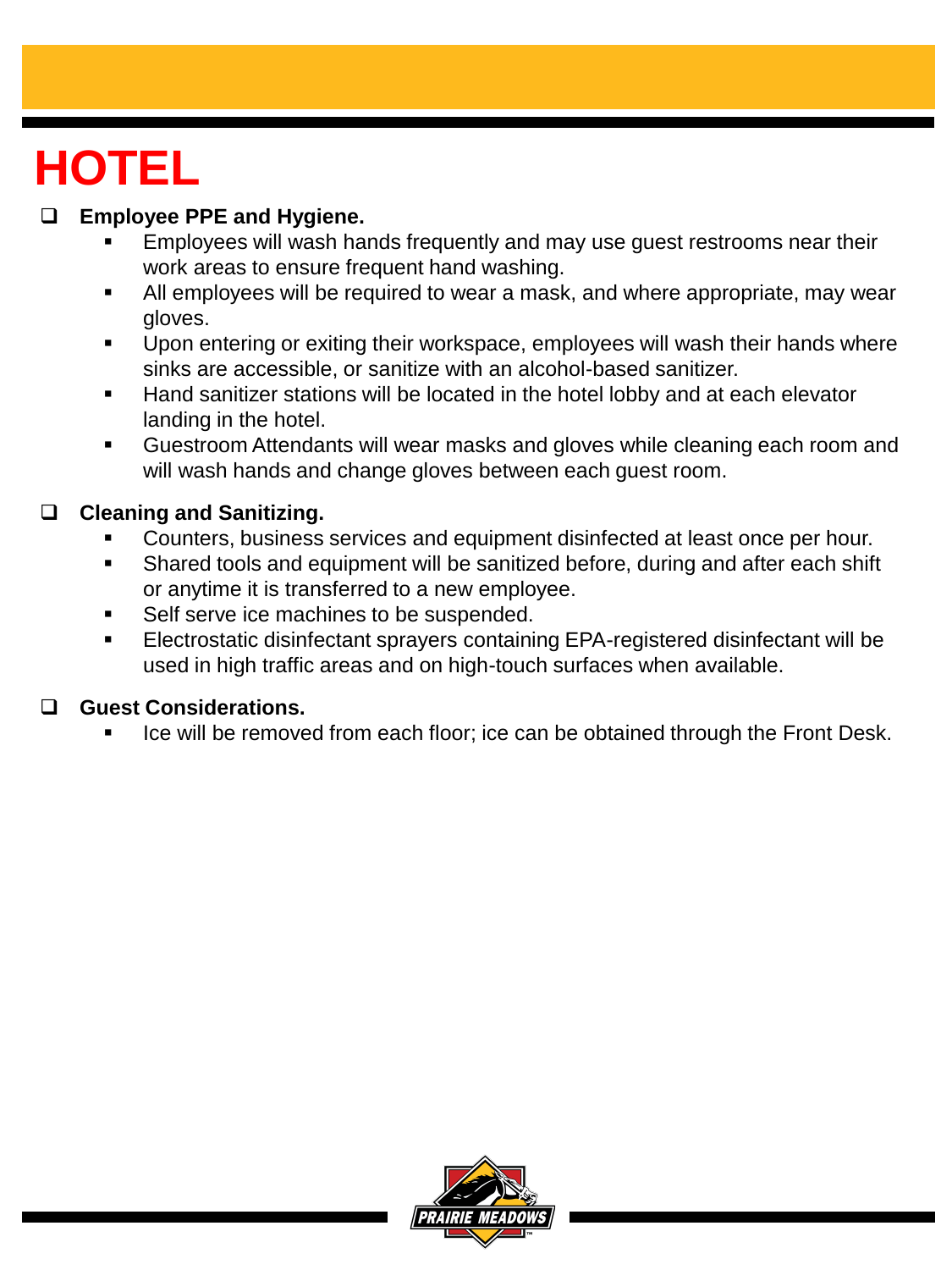### **HOTEL HOUSEKEEPING**

#### **Employee PPE and Hygiene.**

- Employees will wash hands frequently and may use guest restrooms near their work areas to ensure frequent hand washing.
- All employees will be required to wear a mask, and where appropriate, may wear gloves. Mandatory training on use will be provided.
- Upon entering or exiting their workspace, employees will wash their hands where sinks are accessible, or sanitize with an alcohol-based sanitizer.
- Hand sanitizer stations will be located in the hotel lobby, guest elevator corridor and at each elevator landing in the hotel.

#### **Social Distancing.**

- Minimize the frequency of employees entering guest rooms during a stay.
- **Discontinue stayover service.**

#### **Cleaning and Sanitizing.**

- **Guestroom Attendants will wear masks and gloves while cleaning each room and** will wash hands and change gloves between each guest room.
- Shared tools and equipment will be sanitized before, during and after each shift or anytime it is transferred to a new employee.
- Specific, enhanced sanitization to be used on the following:
	- o Desks, countertops, tables, chairs, phones, tablets, remotes, thermostats, cabinetry, pulls and hardware, doors and knobs, bathroom vanities, toilets, windows, mirrors, frames, lights and lighting controls, closets, hangers, refrigerators, coffee makers and safes.
- Carts and equipment to be sanitized at the start and end of each shift.

#### **Guest Considerations.**

- No stay over service will be offered. All cleaning will take place upon checkout.
- Employees will not enter a room that has a guest inside.
- Extra pillows and blankets stored in guest room closets will be removed.

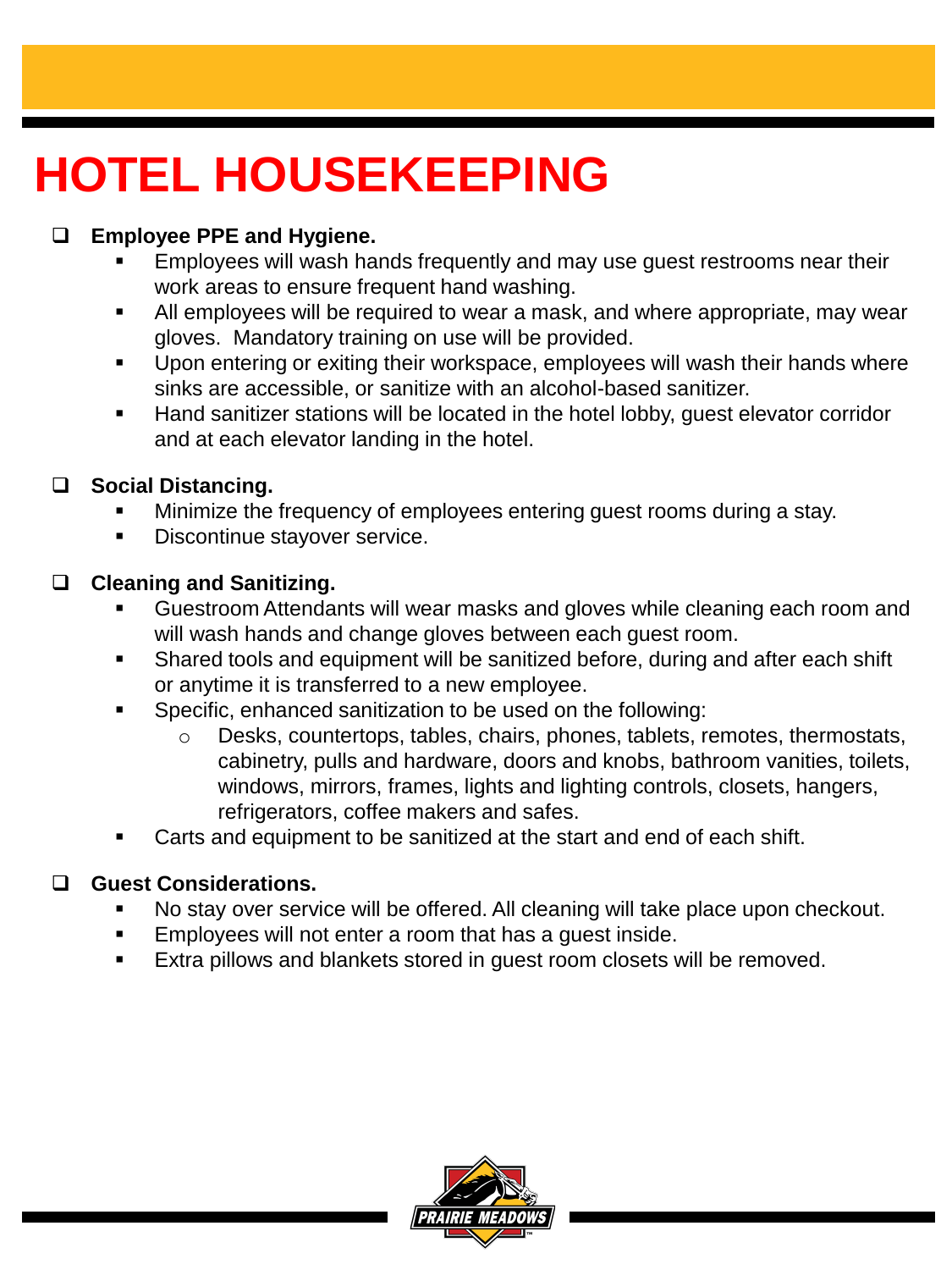### **PGR, VIP SERVICES & GIFT SHOP**

#### **Employee PPE and Hygiene.**

- Employees may use guest restrooms near their work areas to wash hands.
- All employees will be required to wear a mask, and where appropriate, may wear gloves.
- Upon entering or exiting the casino floor, employees will wash their hands where sinks are available, or sanitize with an alcohol-based sanitizer.
- Hand sanitizer will be available at each window and cashier station in Gift Shop.
- Hand sanitizer stations will be located throughout the casino floor and near promotional kiosks, TITO machines and at the Gift Shop entry.

#### **Cleaning and Sanitizing.**

- Counters and high-touch surfaces will be sanitized at least every 15 minutes.
- Shared tools and equipment will be sanitized before, during and after each shift or anytime it is transferred to a new employee.
	- o This includes computers, keyboards, mouse, embossers, telephone, radios, PIN pads, calculator, pens and all other direct contact items used throughout the area.
- Frequent wiping down of shared touch points, including, but not limited to:
	- o Doors, copiers, printers, shredders, promotional and new card kiosks.

#### **Guest Considerations.**

- Returns and exchanges will not be permitted.
- Clothing, hats and other items may not be tried on. Items may not be taken out of their packing box or wrap to sample.

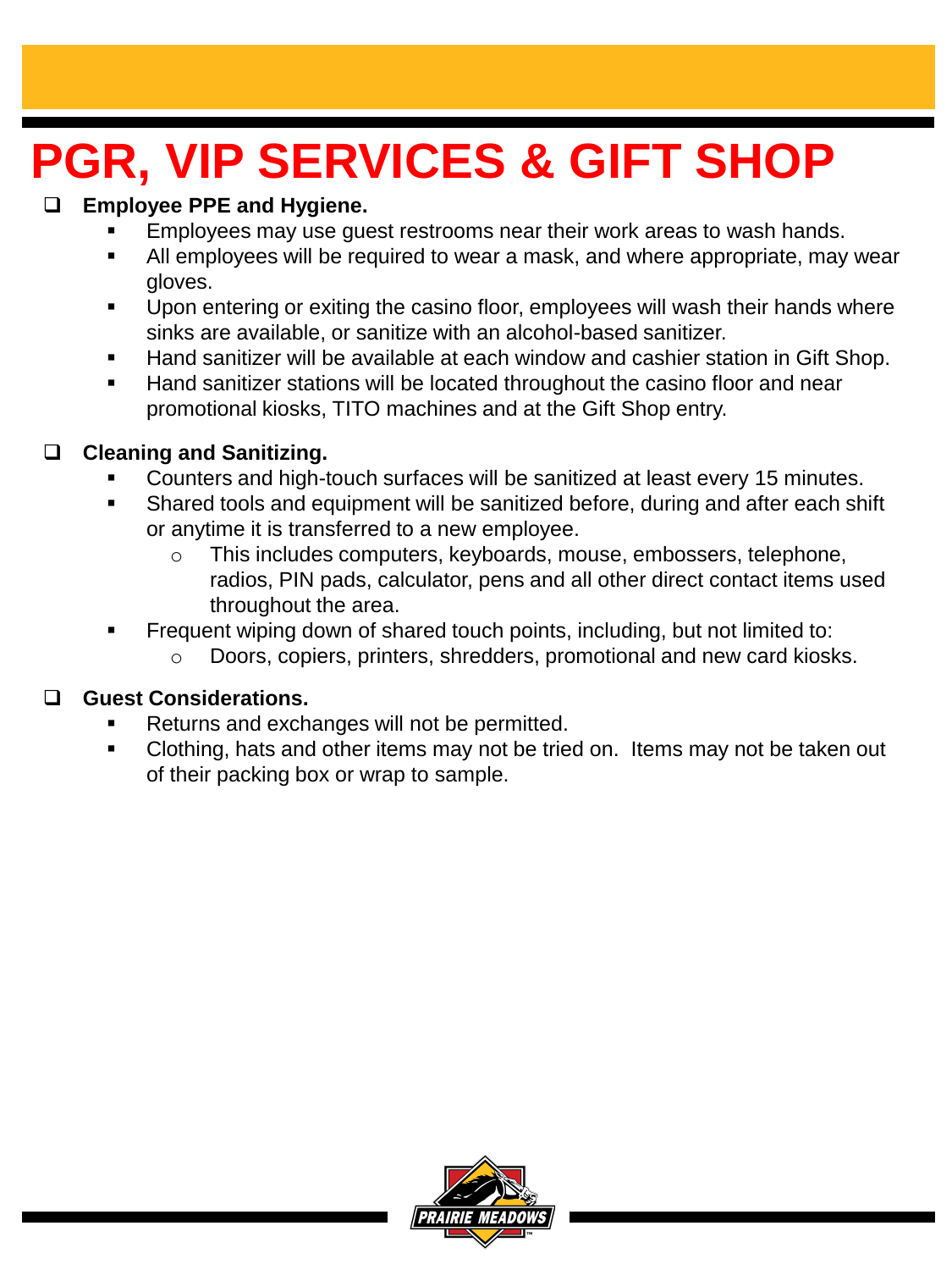### **PUBLIC AREA HOUSEKEEPING**

#### **Employee PPE and Hygiene.**

- Employees will wash hands frequently and may use guest restrooms near their work areas to ensure frequent hand washing.
- All employees will be required to wear a mask and single-use disposable gloves while performing duties.
- **Upon entering or exiting their workspace, employees will wash their hands where** sinks are accessible, or sanitize with an alcohol-based sanitizer.
- Hand sanitizer stations will be provided in back-of-house areas including employee entrances, time clocks and break areas.

#### **Cleaning and Sanitizing.**

- Housekeeping will be primarily responsible for all cleaning and sanitizing in public areas and back-of-house hallways and restrooms.
- Each back-of-house office suite will be responsible for cleaning and sanitizing their office environments.
- **The F&B department will be responsible for cleaning and sanitizing public and** back-of-house food service areas to ensure compliance with Iowa Food Code requirements.
- The frequency of sanitizing public area frequent contact surfaces will be increased to an hourly rotation, including, but not limited to: escalator railings, guest elevator buttons and panels, entry door handles and public restrooms.
- Sanitization of slot machine touch points will be increased to every four hours.
- Electrostatic disinfectant sprayers containing EPA registered disinfectant will be used throughout the property in high traffic areas when available.
- Public restrooms will be deep cleaned and fully sanitized once per shift. Frequent contact surface sanitizing and touch up cleaning will occur hourly.
- Shared tools and equipment will be sanitized before, during and after each shift or anytime it is transferred to a new employee.
- Back-of-house restrooms and high touch points will be sanitized every four hours

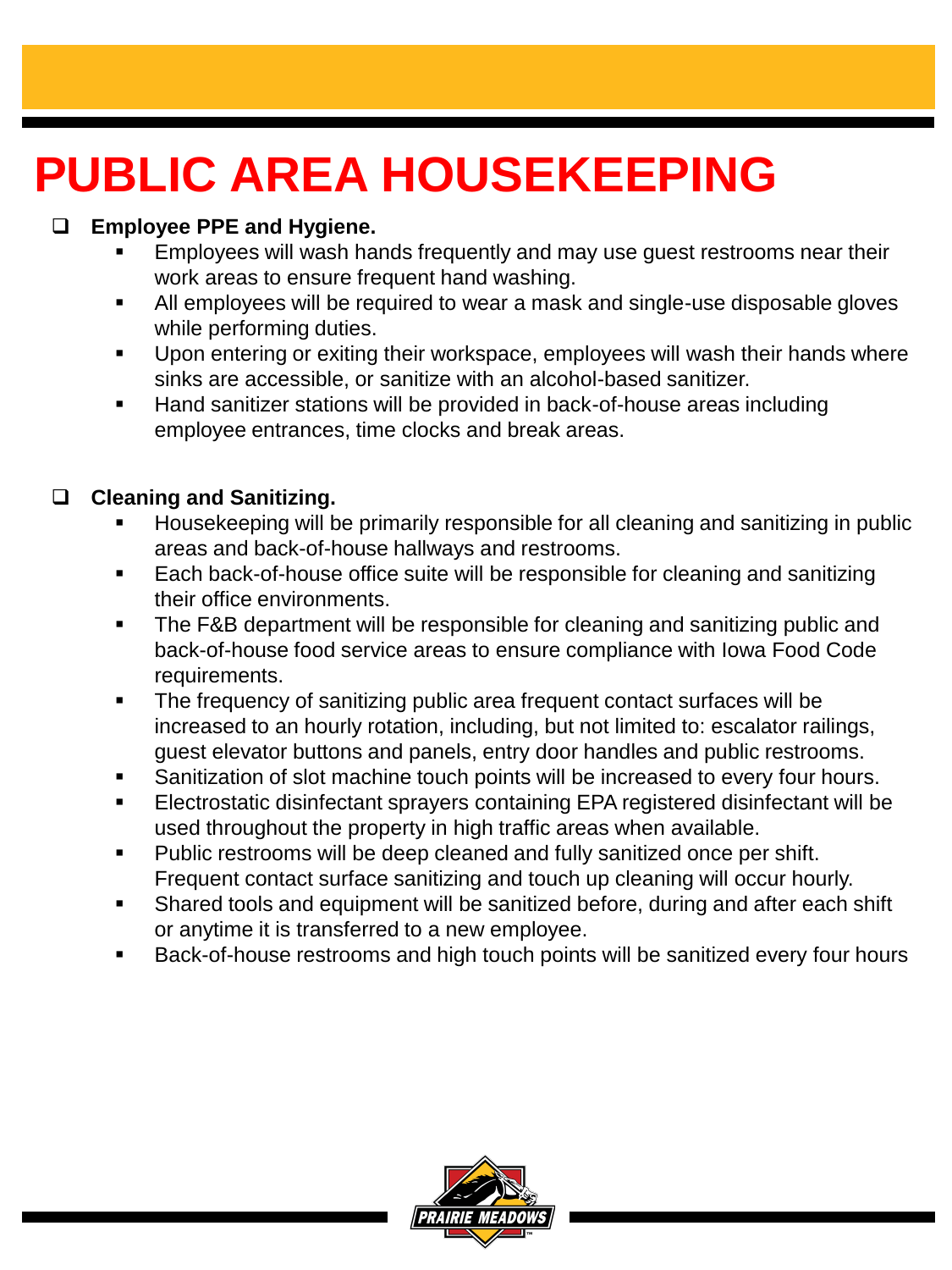### **PUBLIC AREA HOUSEKEEPING**

#### **Disinfecting Products.**

- EPA registered disinfecting products will be used on all areas of the property.
- A variety of products will be utilized and par levels will be increased to ensure an uninterrupted supply.
- Per CDC and best practice guidelines, microfiber cloths will be used and changed out regularly to sanitize surfaces.

#### **HVAC & Maintenance.**

- All air handling equipment serving public spaces has the capability of providing 100% outdoor air, current exchange is every 15 minutes throughout property.
- All air handling equipment has a minimum MERV 8 filtration per ASHRAE 52.0- 2012 standards for filtration in commercial buildings. Each filter is treated with Spor-Ax antimicrobial agent (EPA # 464-673-68603).
- Air handling equipment serving casino floor smoking areas have MERV 11 filtration equivalent to hospital general areas per ASHRAE 52.0-2012. Each filter is treated with Spor-Ax antimicrobial agent (EPA # 464-673-68603).

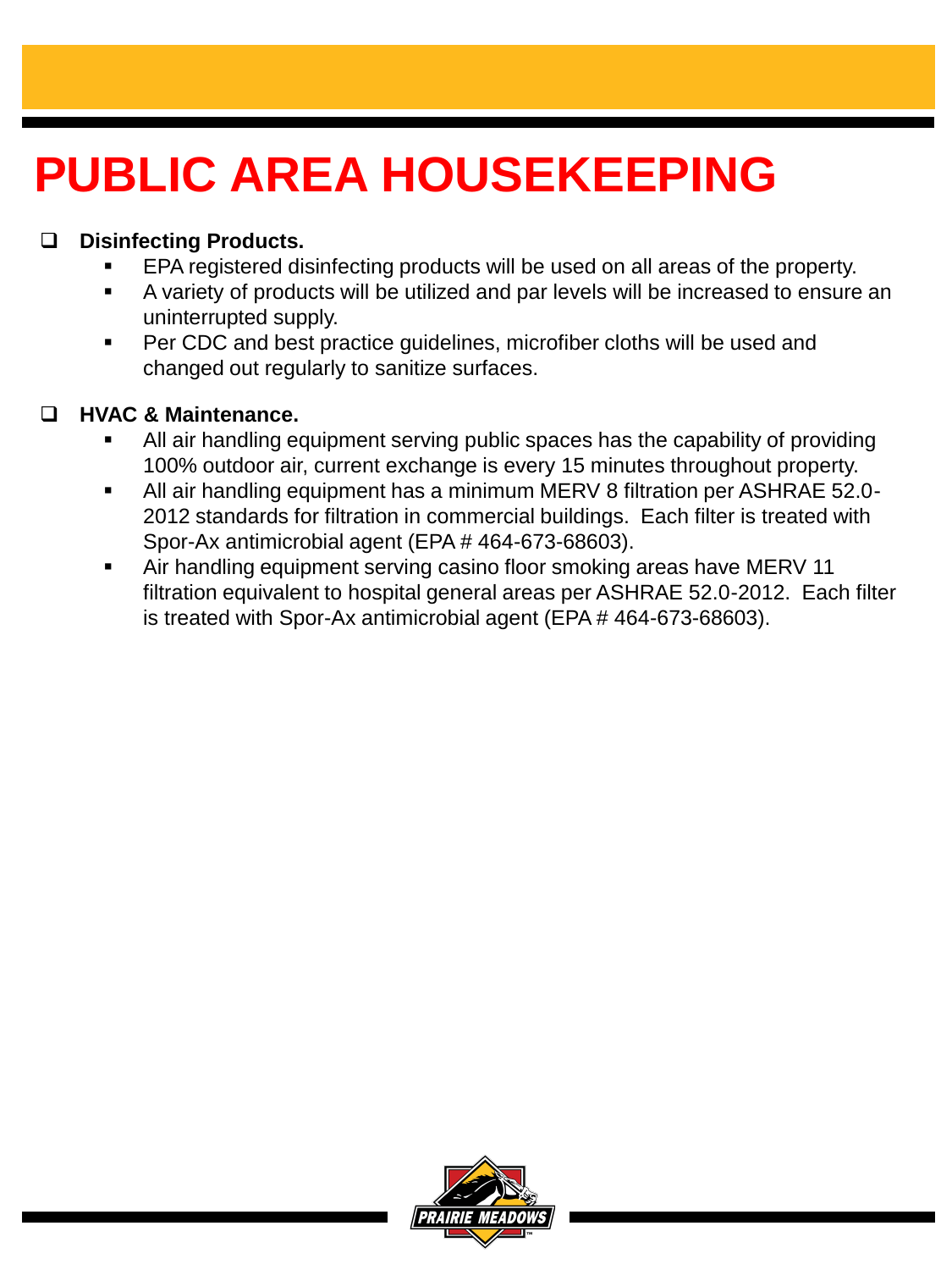### **SECURITY**

#### **Employee PPE and Hygiene.**

- Employees will wash hands frequently and may use guest restrooms near their work areas to ensure frequent hand washing.
- All employees will be required to wear a mask, and where appropriate, may wear gloves. Mandatory training on use will be provided.
- **Upon entering or exiting their workspace, employees will wash their hands** where sinks are accessible, or sanitize with an alcohol-based sanitizer.
- **Hand sanitizer stations will be located throughout the facility.**

#### **Social Distancing.**

- Standard security protocols will be followed unless a specific incident requires more invasive contact (i.e. taking a subject into custody, etc.).
- When available, Security Officers will politely assist with enforcing social distance protocols throughout the facility.

#### **Cleaning and Sanitizing.**

 All contact surfaces, including podiums, to be disinfected frequently and at the completion of an incident.

#### **Guest Considerations.**

 The South Entrance will be open during race days only, one hour prior to post until one hour after the last race.